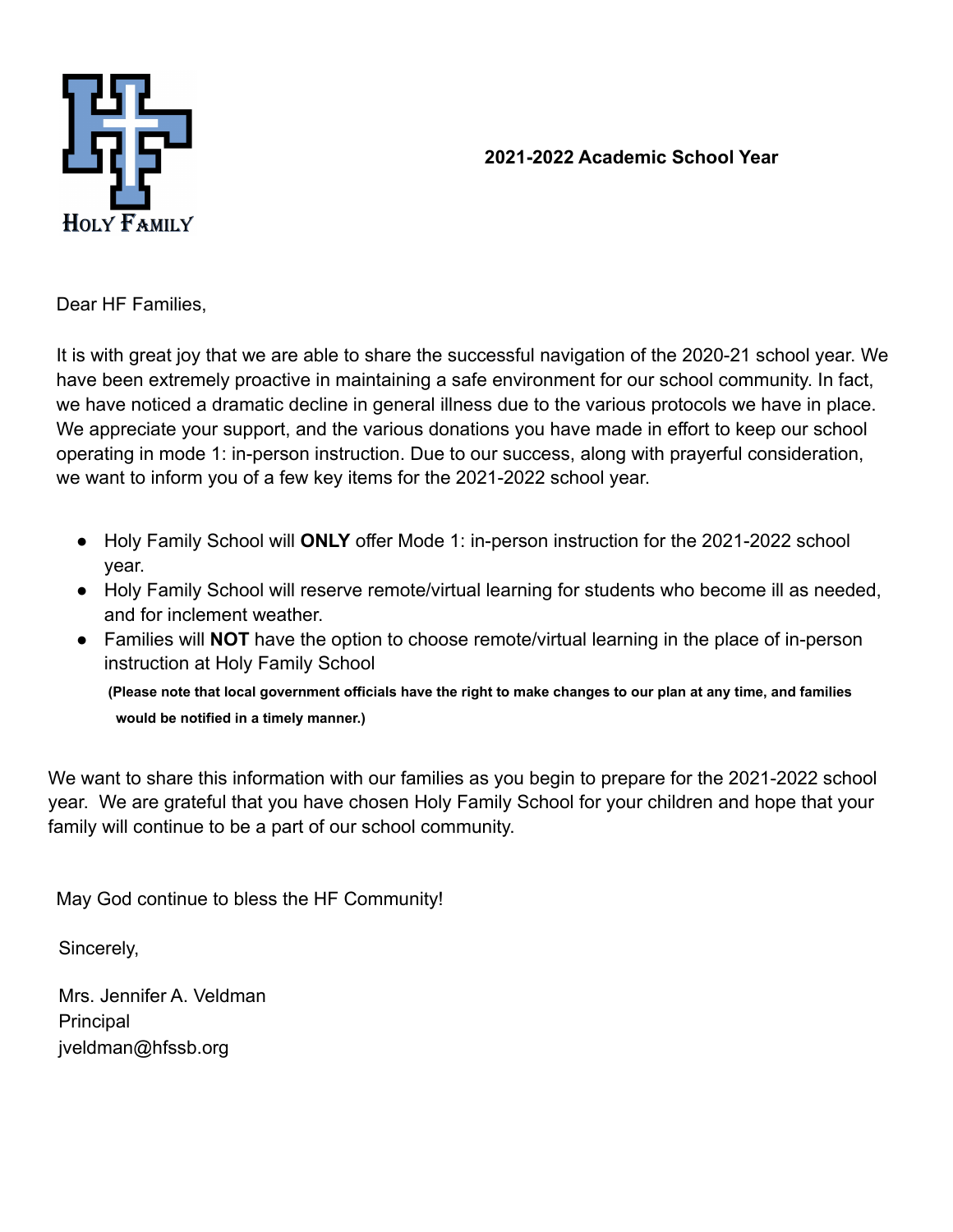## **Part 1: Curriculum, Instruction, and Technology Modes of Learning**

In-person learning remains the priority throughout the diocese. We will closely follow all recommendations provided by state and local health agencies and the Catholic Schools' Office to best ensure the safety of both students and staff. If it becomes necessary we will utilize alternative models to provide uninterrupted learning when recommended by governing agencies.

| Mode of<br>Learning          | <b>Key Components</b>                                                                                                                                                                                                                                                                                                                                                                                                                      | When Mode would be Implemented                                                                                                                                    |
|------------------------------|--------------------------------------------------------------------------------------------------------------------------------------------------------------------------------------------------------------------------------------------------------------------------------------------------------------------------------------------------------------------------------------------------------------------------------------------|-------------------------------------------------------------------------------------------------------------------------------------------------------------------|
| <b>In-Person</b><br>Learning | Follow all safety and logistics protocols of the plan<br>$\bullet$<br>including the wearing of masks and social<br>distancing<br>Provide students access to high quality learning<br>and use Google classroom (SeeSaw for PreK)<br>Provide each student a Tablet or Chromebook<br>(PreK-8) to assist in learning<br>Devices will remain at Holy Family School,<br>and not be taken off campus unless they<br>have administrative approval. | <b>Preferred Mode</b><br>Used when safe and allowable by<br>state and local health department,<br>Catholic Schools Office, and<br>Indiana Department of Education |

### **Instruction**

All Holy Family students will be required to attend school in-person, unless illness is communicated. Holy Family will not offer a remote/virtual learning option for the 2021-2022 school year.

### **Technology**

Students will all have access to devices stored properly in classrooms to utilize throughout daily in-person instruction. Technology fees will be utilized for all technological repairs, curriculum needs per student, and general wear and tear of the device. Students and families will all sign a technology usage agreement form as in years past. Devices will remain at school.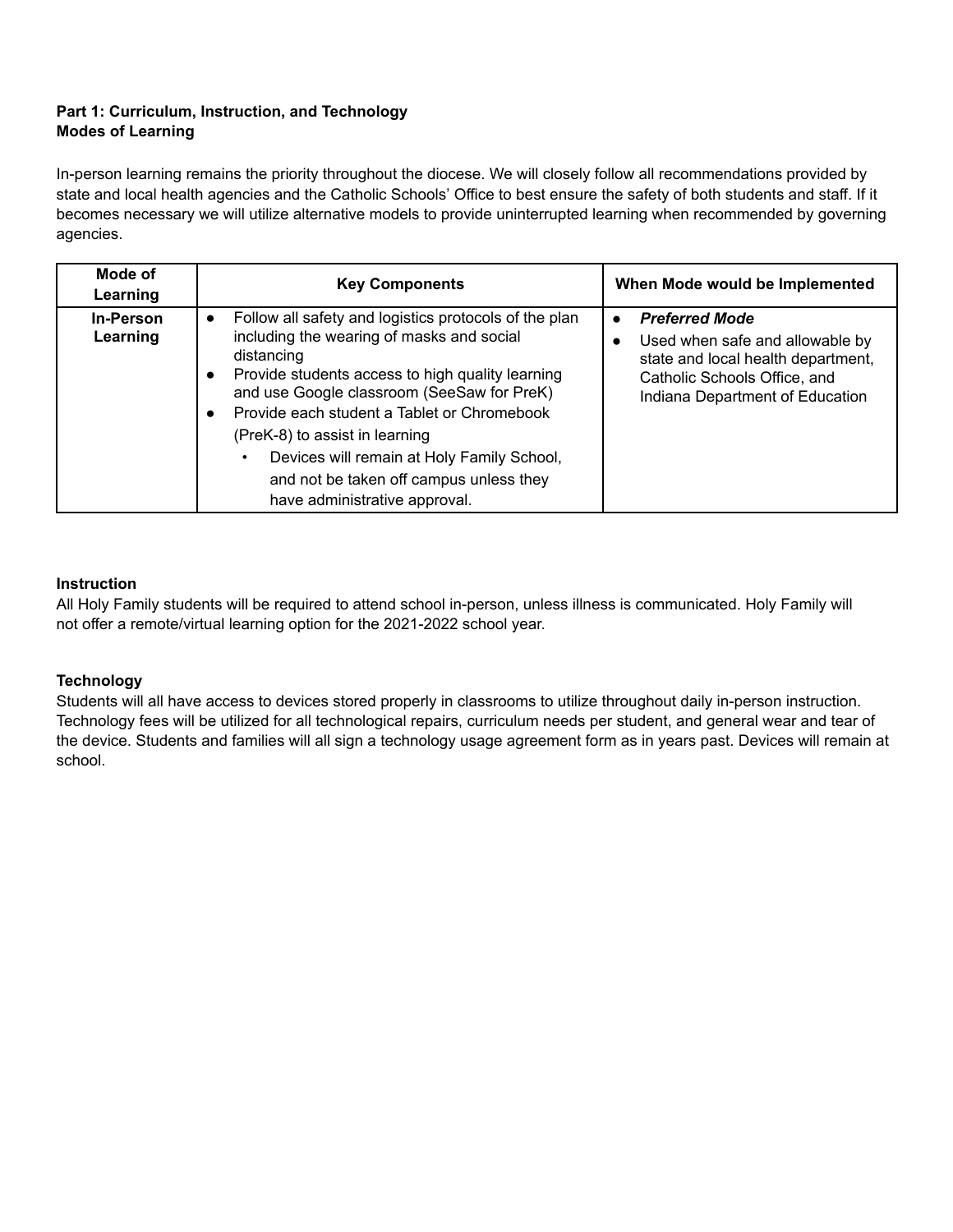# **Part 2: Safety and Logistics**

# **Students will attend in-person school full time with the following safety precautions:**

| <b>Face Masks</b>            | Students will have the OPTION to wear masks to school.                                                                                                                                                                                                                                                         |
|------------------------------|----------------------------------------------------------------------------------------------------------------------------------------------------------------------------------------------------------------------------------------------------------------------------------------------------------------|
|                              | Masks may not have any distracting or offensive images, logos, words, messages, or<br>lettering.                                                                                                                                                                                                               |
|                              | Masks should be laundered nightly.                                                                                                                                                                                                                                                                             |
|                              | We ask that you purchase masks that are worn around the ears.                                                                                                                                                                                                                                                  |
|                              | Bandanas or gaiter masks are NOT permitted.<br>The student should be able to put the mask on him/herself without                                                                                                                                                                                               |
|                              | assistance.                                                                                                                                                                                                                                                                                                    |
|                              |                                                                                                                                                                                                                                                                                                                |
| <b>Hygiene Practices</b>     | Hand sanitizer will be available at all entrances and in each classroom. Students will be<br>encouraged to use the hand sanitizer frequently, especially upon entrance to the<br>building and classroom, before/after lunch, and while working with shared materials like<br>classroom books or lab materials. |
|                              | Good hand washing will also be reviewed and then encouraged throughout the<br>school day.                                                                                                                                                                                                                      |
| <b>Classrooms</b>            | Each student will have a desk or specified location to work from.                                                                                                                                                                                                                                              |
|                              | Students may be placed into desk groupings.<br>Students will travel to and from classrooms for instruction.                                                                                                                                                                                                    |
|                              | Students will move during flexible grouping instruction, and/or departmental subject                                                                                                                                                                                                                           |
|                              | class changes.                                                                                                                                                                                                                                                                                                 |
|                              |                                                                                                                                                                                                                                                                                                                |
| <b>Arrival and Dismissal</b> | Families will be assigned a drop-off / pick-up location at one of the following doors:                                                                                                                                                                                                                         |
|                              |                                                                                                                                                                                                                                                                                                                |
|                              | Drop off and Pick up procedures:                                                                                                                                                                                                                                                                               |
|                              | Morning Drop Off times: 7:20-7:45 (We ask for your patience.<br>$\circ$                                                                                                                                                                                                                                        |
|                              | You might experience some delays in the morning.)<br>Last names beginning with A-R will use the main parking lot off of<br>$\circlearrowright$                                                                                                                                                                 |
|                              | Mayflower.                                                                                                                                                                                                                                                                                                     |
|                              | Last names beginning with S-Z will use the rectory parking lot<br>$\circlearrowright$                                                                                                                                                                                                                          |
|                              | off of St. Rd 2.                                                                                                                                                                                                                                                                                               |
|                              | PreK will be dropped off in the rear of the building by the<br>$\circ$                                                                                                                                                                                                                                         |
|                              | playground-Door #8.                                                                                                                                                                                                                                                                                            |
|                              | Cars will pull through, and wait for a staff member to open the<br>$\circ$                                                                                                                                                                                                                                     |
|                              | car door prior to allowing students to exit the vehicle.                                                                                                                                                                                                                                                       |
|                              | <b>Pick-Up</b>                                                                                                                                                                                                                                                                                                 |
|                              | PreK- pick up at door #8 and dismissed at 2:50 (dismissed at<br>$\circ$<br>12:50 on all 1:00 dismissal days)                                                                                                                                                                                                   |
|                              | 1st-3rd- parents park in the assigned lot per last name.<br>$\bigcirc$                                                                                                                                                                                                                                         |
|                              | Students will be dismissed at 2:50. (dismissed at 12:50 on all                                                                                                                                                                                                                                                 |
|                              | 1:00 dismissal days)                                                                                                                                                                                                                                                                                           |
|                              | 4th-5th- parents park in the assigned lot per last name.<br>$\circ$                                                                                                                                                                                                                                            |
|                              | Students will be dismissed at 2:55. (dismissed at 12:55 on all                                                                                                                                                                                                                                                 |
|                              | 1:00 dismissal days)                                                                                                                                                                                                                                                                                           |
|                              | 6th-8th- parents park in the assigned lot per last name.<br>$\bigcirc$                                                                                                                                                                                                                                         |
|                              | Students will be dismissed at 2:55. (dismissed at 12:55 on all                                                                                                                                                                                                                                                 |
|                              | 1:00 dismissal days)                                                                                                                                                                                                                                                                                           |
|                              | All students must be picked up no later than 3:00pm.<br>$\circ$                                                                                                                                                                                                                                                |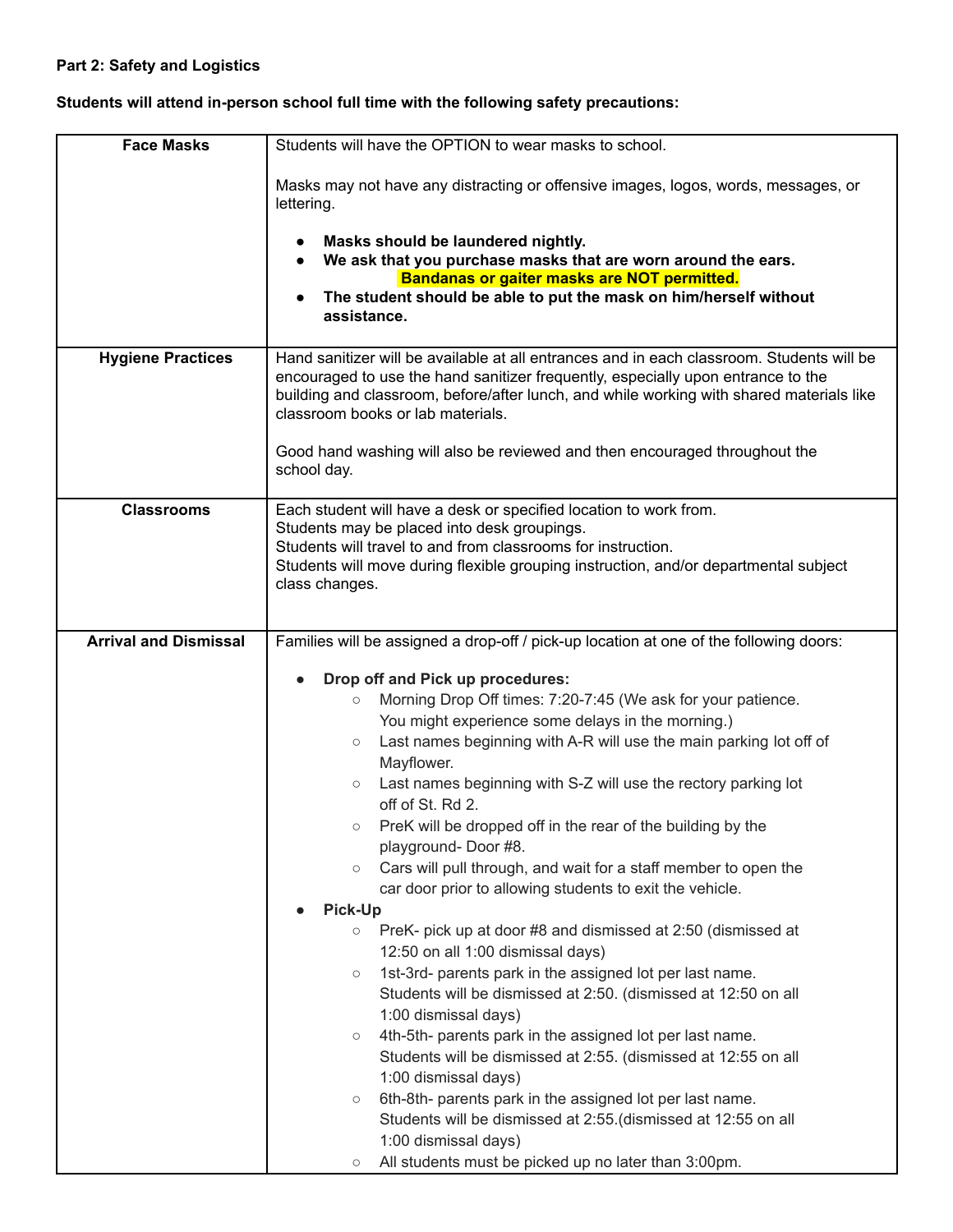|                                | If they are registered for Kid's Club via the YMCA,<br>ш<br>they will go on the bus at that time.<br>If you are not registered for YMCA aftercare, you<br>п                                                                                                                                                                         |  |
|--------------------------------|-------------------------------------------------------------------------------------------------------------------------------------------------------------------------------------------------------------------------------------------------------------------------------------------------------------------------------------|--|
|                                | will pay \$5.00 per minute you are late for pick up.                                                                                                                                                                                                                                                                                |  |
| <b>Daily Prayer and Masses</b> | Morning Prayer will begin at 7:45 a.m.                                                                                                                                                                                                                                                                                              |  |
|                                | Afternoon Prayer will begin at 2:50 p.m.<br>School Mass schedule:<br>Tuesday: Jr.High (6th-8th)<br>$\bullet$<br>Wednesday: Primary (1st-3rd)<br>Thursday: Middle School (4th-5th)<br>Friday: All School Mass (PreK-8th)<br>One Mass a month will be a HOUSE Mass. Students may wear their<br>HOUSE shirts on those specified dates. |  |
| <b>Lunch and Recess</b>        | Lunch will return to the cafeteria.<br>All students will eat in the cafeteria.                                                                                                                                                                                                                                                      |  |
|                                | The Statewide Lunch Program is offering free lunch for all students for the 2021-22<br>school year.                                                                                                                                                                                                                                 |  |
|                                | Recess will be by classroom, in alternating locations.                                                                                                                                                                                                                                                                              |  |
| <b>Cleaning and Sanitizing</b> | High touch areas will be cleaned frequently throughout the day, and classrooms will be<br>disinfected between classes.                                                                                                                                                                                                              |  |
|                                | Maintenance staff will work to sanitize the building thoroughly each evening.                                                                                                                                                                                                                                                       |  |
| <b>Fine Arts and PE</b>        | Music, Art, PE, and Computer classes are being scheduled.                                                                                                                                                                                                                                                                           |  |
|                                | Shared materials will be cleaned and sanitized between groups, and students will<br>frequently wash their hands.                                                                                                                                                                                                                    |  |
|                                | Students will travel to all related arts classes.                                                                                                                                                                                                                                                                                   |  |